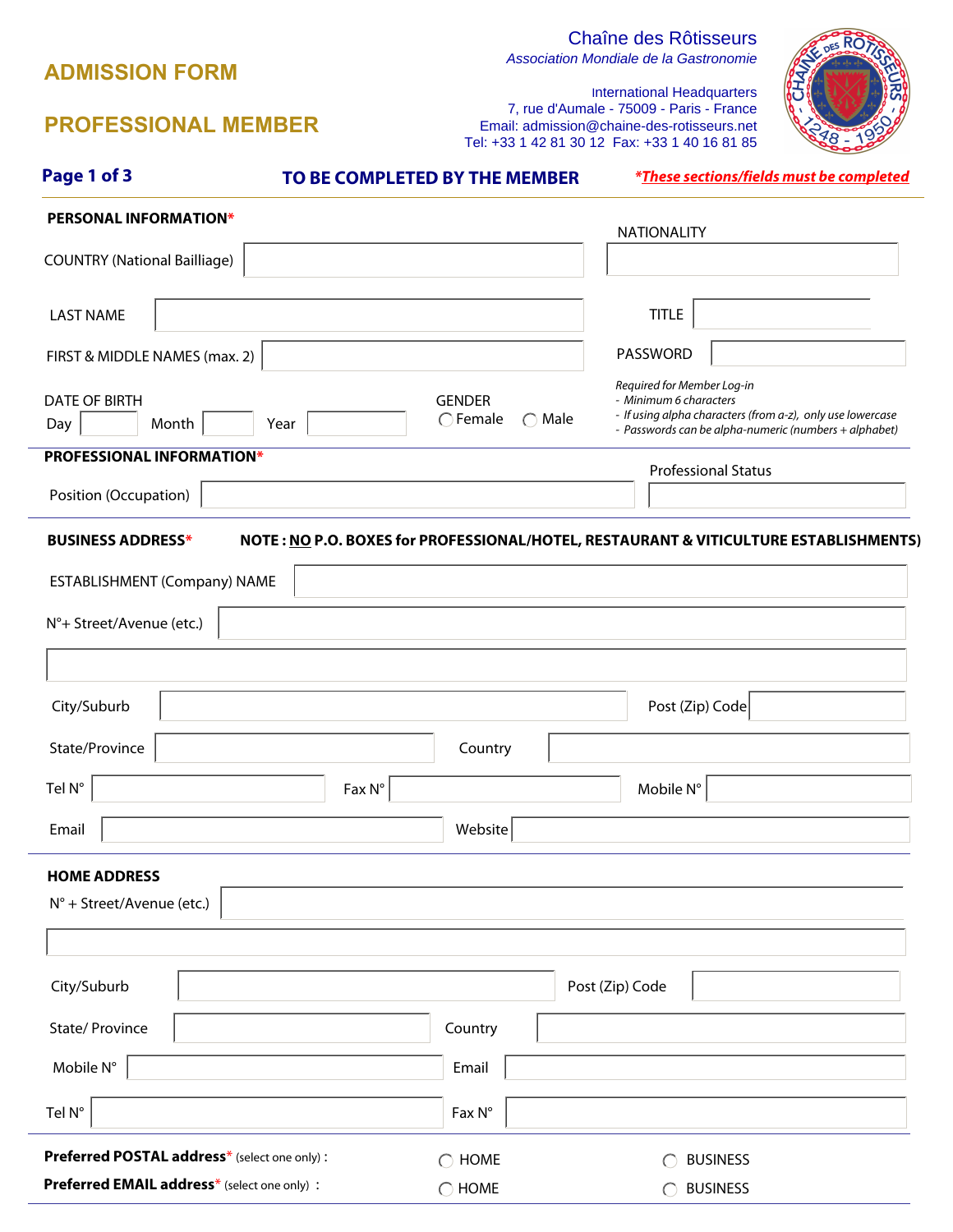| <b>PROFESSIONAL MEMBER</b>                                                                                                                                                                    |                                                             | <b>International Headquarters</b><br>7, rue d'Aumale - 75009 - Paris - France<br>Email: admission@chaine-des-rotisseurs.net<br>Tel: +33 1 42 81 30 12 Fax: +33 1 40 16 81 85 |  |  |  |  |
|-----------------------------------------------------------------------------------------------------------------------------------------------------------------------------------------------|-------------------------------------------------------------|------------------------------------------------------------------------------------------------------------------------------------------------------------------------------|--|--|--|--|
| Page 2 of 3                                                                                                                                                                                   | TO BE COMPLETED BY THE MEMBER                               | <i>*These sections/fields must be completed</i>                                                                                                                              |  |  |  |  |
| <b>ESTABLISHMENT INFORMATION*</b>                                                                                                                                                             |                                                             | NOTE: THIS INFORMATION MUST BE COMPLETED FOR THE ONLINE PROFESSIONAL<br>DIRECTORY & IS A MANDATORY CRITERIA FOR MAÎTRE AND ABOVE MEMBERS TO<br><b>RECEIVE THE CHAINE</b>     |  |  |  |  |
| <b>Establishment Type</b>                                                                                                                                                                     |                                                             | <b>PLAQUE</b><br>$\overline{\phantom{a}}$                                                                                                                                    |  |  |  |  |
| Number of Stars (Hotel)                                                                                                                                                                       | $\left  \cdot \right $                                      | Number of Rooms (Hotel)                                                                                                                                                      |  |  |  |  |
| Cuisine Type ('Restaurant' or 'Hotel with Restaurant') [Select at least one type]<br>Traditional $\Box$<br>Contemporary $\Box$                                                                | International $\Box$                                        | <b>Number of Covers</b><br>(Restaurant capacity/seats)                                                                                                                       |  |  |  |  |
| French $\Box$<br>Italian $\Box$                                                                                                                                                               | Asian $\Box$                                                |                                                                                                                                                                              |  |  |  |  |
| Benefits offered to members?                                                                                                                                                                  | <b>Benefits</b><br>$\bigcap$ Yes<br>No<br>Offered           |                                                                                                                                                                              |  |  |  |  |
| Will you display the Chaîne plaque?                                                                                                                                                           | $\bigcap$ Yes<br>No                                         |                                                                                                                                                                              |  |  |  |  |
| Will you display the Ordre Mondial des Gourmets Dégustateurs plaque?                                                                                                                          | Yes<br>$\left( \begin{array}{c} \end{array} \right)$        | $\bigcap$<br>No                                                                                                                                                              |  |  |  |  |
| <b>Credit Cards Accepted?</b><br>American Express $\Box$<br>(Select at least one)                                                                                                             | VISA $\Box$<br><b>MasterCard</b>                            | $JCB$ $\Box$<br>None $\Box$<br>Diners Club                                                                                                                                   |  |  |  |  |
| <b>Additional Information</b><br>(not addressed above that you wish to<br>communicate to members and for other<br>establishment types)                                                        |                                                             |                                                                                                                                                                              |  |  |  |  |
| Languages Spoken<br>(Select at least 1)                                                                                                                                                       | $\blacktriangledown$                                        | $\vert \vert$                                                                                                                                                                |  |  |  |  |
| IS YOUR SPOUSE / PARTNER A CHAINE MEMBER?                                                                                                                                                     | $\bigcap$ Yes<br>$\bigcirc$ No                              |                                                                                                                                                                              |  |  |  |  |
| If 'Yes', complete these details :                                                                                                                                                            | Last Name                                                   | <b>First Name</b>                                                                                                                                                            |  |  |  |  |
| CHAINE FOUNDATION (ACCR) DONATION (OPTIONAL) - Note: Minimum donation amount : € 5.00*                                                                                                        |                                                             |                                                                                                                                                                              |  |  |  |  |
| If my application is accepted, I would like to contribute Amount* (Euros)<br>to the Chaîne Foundation (ACCR).                                                                                 |                                                             |                                                                                                                                                                              |  |  |  |  |
| <b>Credit Card</b><br>Type of Payment<br>$\left( \begin{array}{c} \end{array} \right)$                                                                                                        | $\bigcap$ Cheque<br><b>Bank Transfer</b><br>$\bigcirc$ Cash | <b>Invoice Required</b><br>$\bigcap$ Yes $\bigcap$ No                                                                                                                        |  |  |  |  |
| Select card type                                                                                                                                                                              | Card N°                                                     |                                                                                                                                                                              |  |  |  |  |
| Expiry<br>Month<br>Year                                                                                                                                                                       | <b>Security Code</b>                                        | *The ACCR badge will be sent for donations of<br>$\epsilon$ 50.00 and above                                                                                                  |  |  |  |  |
| I confirm that the information provided is correct and agree to fully adhere to the International By-Laws and the rules and<br>regulations of the Chaîne des Rôtisseurs, without reservation. |                                                             |                                                                                                                                                                              |  |  |  |  |
| By submitting this application, I accept to comply<br>with the rules and conditions of membership*                                                                                            | $\bigcap$ Yes<br>$\bigcirc$ No                              | Date*<br>Month<br>Day<br>Year                                                                                                                                                |  |  |  |  |
| <b>First Name*</b>                                                                                                                                                                            | Last Name*                                                  |                                                                                                                                                                              |  |  |  |  |

**ADMISSION FORM**

Chaîne des Rôtisseurs

 $R<sub>es</sub> R<sub>o</sub>$ 

Association Mondiale de la Gastronomie